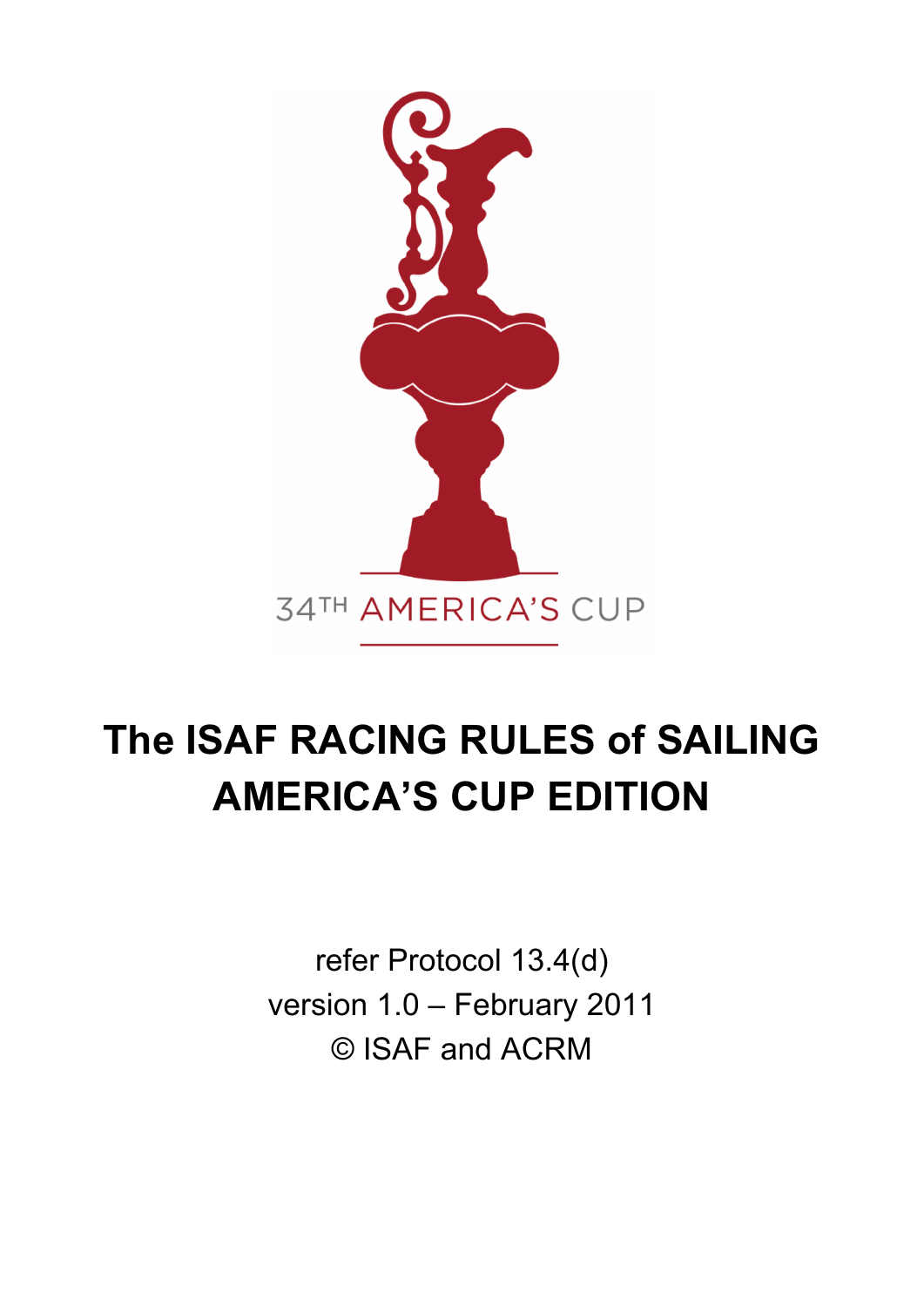#### **DEFINITIONS**

In interpreting these rules, the definitions in Article 1.1 of the **Protocol** shall apply. Defined terms within the class rule shall apply unless a different definition is stated below. *A term used as stated below is shown in italic type or, in preambles, in bold italic type.* 

**Abandon** To abandon a race means to stop racing prior to a *yacht* having sailed the course.

**Bowsprit** The part of the cross structure that extends forward of a line abeam of the foremost point of a *yacht's* hulls.

**Bowsprit overlap** A bowsprit overlap exists when there is no *overlap* but a part of the *bowsprit* is overlapped to the outside of either of the other *yacht's* hulls**.**

**Clear Astern and Clear Ahead; Overlap** One *yacht* is *clear astern* of another when her hulls are behind a line abeam from the aftermost point of the other *yacht's* hulls. However a *yacht* with either bow between the other *yachts'* hulls is *clear astern*. The other *yacht* is *clear ahead*. They *overlap* when neither is *clear astern*. However, they also *overlap* when a *yacht* between them *overlaps* both.

**Continuing Obstruction**: An *obstruction* that *yachts* take at least 6 hull lengths to sail past.

**Fetching**A *yacht* is *fetching* a *mark* when she is in a position to pass to windward of it and leave it on the required side without changing *tack*.

**Finish** A *yacht finishes* when any part of her hulls or bowsprit crosses the finishing line in the direction of the course from the last *mark* after completing any penalties. However, when penalties are cancelled under rule 44 after one or both *yachts* have *finished* each shall be recorded as *finished* when she crossed the line.

**Keep Clear** One *yacht keeps clear* of another if the other can sail her course with no need to take avoiding action and, when the *yachts* are *overlapped* on the same *tack*, if the *leeward yacht* can change course in both directions without immediately making contact with the *windward yacht*.

**Leeward and Windward** A *yacht's leeward* side is the side that is or, when she is head to wind, was away from the wind. The other side is her *windward* side. When two *yachts* on the same *tack overlap*, the *yacht* whose hulls are on the *leeward* side of the other's *leeward* hull is the *leeward yacht*. The other is the *windward yacht*.

**Mark** An object the sailing instructions require a *yacht* to leave on a specified side, and an ACRM vessel surrounded by navigable water from which the starting or finishing line extends. An anchor line or an object attached temporarily or accidentally to a *mark* is not part of it.

*Mark-Room Room* for a *yacht* to sail her *proper course* to round or pass the *mark*.

**Obstruction** An object that a *yacht* could not pass without changing course substantially, if she were sailing directly towards it and one of her hull lengths from it. An object that can be safely passed on only one side, course limits and any area so designated by the sailing instructions are also *obstructions*. However, a *yacht* racing is not an *obstruction* to other *yachts* unless they are required to *keep clear* of her or, if rule 22 applies, avoid her.A vessel under way, including a *yacht racing*, is never a continuing *obstruction*.

**Overlap** See *Clear Astern and Clear Ahead; Overlap*.

**Party** A *party* to a hearing: a protestor; a protestee; a *yacht* for which redress is requested by the Regatta Director or considered by the Jury under rule 60.3(b); the Regatta Director acting under rule 60.2(b); a *yacht* or a Competitor that may be penalized under rule 69.1; a Race Officer or Regatta Director in a hearing under rule 62.1(a).

**Penalty Line** A Penalty Line is a line perpendicular to the line through the marks defining the leg at a specified distance from the center of the yacht towards the mark defining the beginning of that leg.

**Postpone** A *postponed* race is a race delayed before its scheduled start but may be started or *abandoned* later.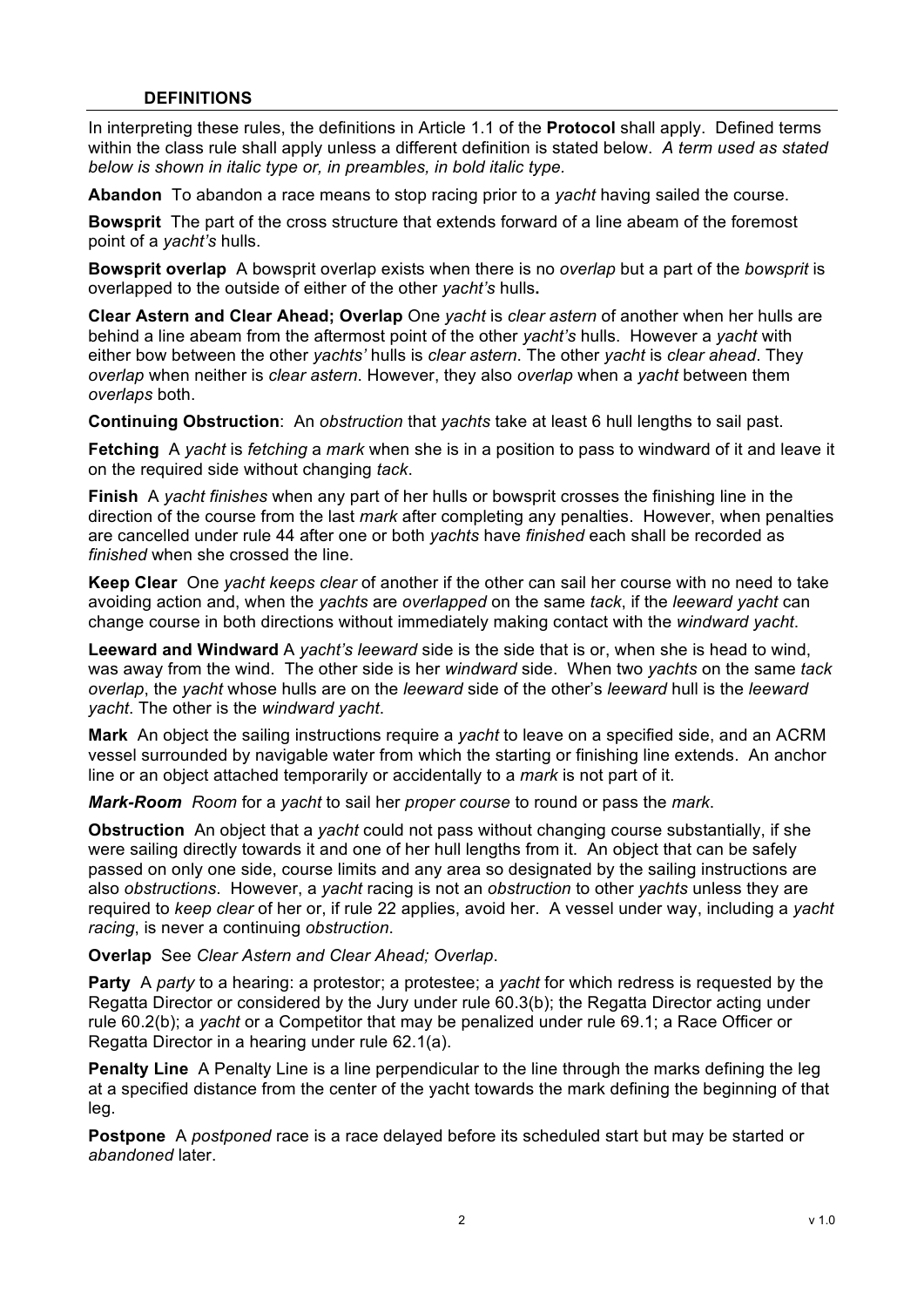**Proper Course** A reasonable course a *yacht* might sail to *finish* as soon as possible in the absence of the other *yachts* referred to in the rule using the term. A *yacht* has no *proper course* before her starting signal. A *yacht* taking a penalty or manoeuvring to take a penalty is not sailing a *proper course.*

**Protest** An allegation made under rule 61.2 by a *yacht*, the Regatta Director or Jury that a *yacht* has broken a *rule*.

**Racing** A *yacht* is *racing* from her preparatory signal until she *finishes* and clears the finishing line and *marks* or retires, or until the Race Officer signals a *postponement, termination* or *abandonment*.

**RO Comms** The communication system(s) provided by ACRM for *yachts* and race officials when on the water. These consist of an electronic text based communication system and a specific radio frequency to be used as backup.

**Room** The space a *yacht* needs in the existing conditions while manoeuvring promptly in a seamanlike way.

- **Rule** (a) The rules in this book, including the Definitions, Introduction, preambles and the rules of relevant appendices, but not titles;
	- (b) ISAF Regulation 19, Eligibility Code;
	- (f) the sailing instructions; and
	- $(q)$  the documents described in Protocol Articles 13 and 4.3(k).

**Start** A *yacht starts* when, having her hulls and bowsprit been entirely on the pre-start side of the starting line at or after her starting signal, any part of her hulls or bowsprit cross the starting line in the direction of the first *mark.*

**Tack, Starboard or Port** A *yacht* is on the *tack, starboard* or *port*, corresponding to her *windward* side.

**Terminate** To *terminate* a race means to stop a race after one or more *yachts* have sailed the course or if in a Match Race, a *yacht* has been disqualified.

**Windward** See *Leeward and Windward*.

**Yacht** A sailboat and the crew on board.

**Zone** The area around *mark* one *and obstructions* within a distance of three hull lengths and the area around other *marks* within a distance of six hull lengths. A *yacht* is in the *zone* when any part of her hulls are in the *zone*.

#### **INTRODUCTION**

**ISAF Codes** The ISAF Eligibility Code (Regulation 19) is referred to in the definition *Rule* but is not included in this book because it can be changed at any time. The most recent versions of the code is available on the ISAF website; new versions will be announced through national authorities and posted on the ISAF website.

**Cases and Calls** Only Cases that are adopted by the International Jury or Calls adopted by ACRM (on behalf of the Umpire team) are recognised as authoritative interpretations of these RRSAC rules.

**Terminology** A term used in the sense stated in the Definitions is printed in italics or, in preambles, in bold italics (for example, *racing* and *racing*). Other words and terms are used in the sense ordinarily understood in nautical or general use.

**Rule Numbering** The RRSAC has kept the original numbering for rules (where possible) to aid reference to non RRSAC rules.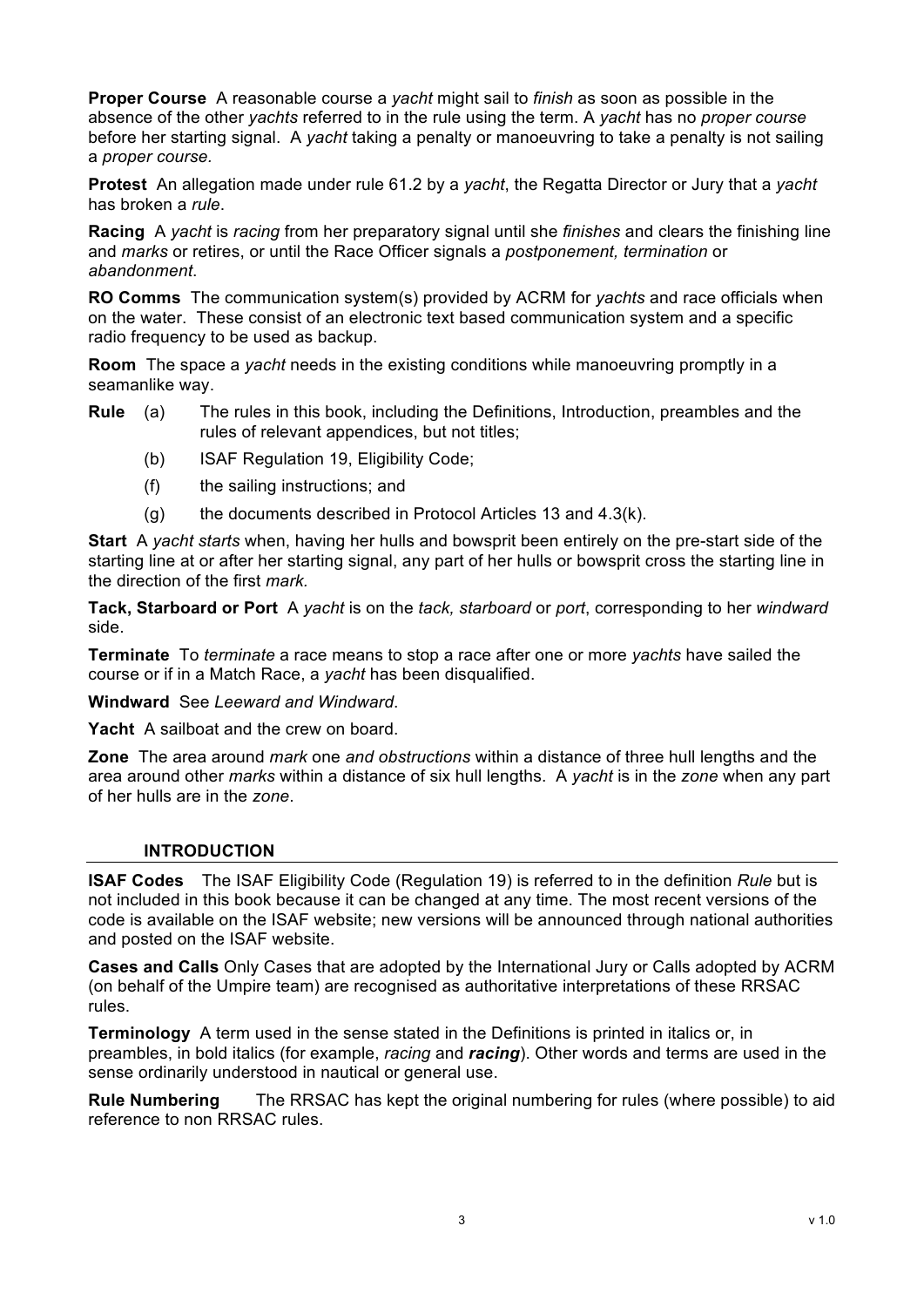# **PART 1 FUNDAMENTAL RULES**

*Races shall be umpired.*

# **1 SAFETY**

# **1.1 Helping Those in Danger**

A *yacht* or Competitor shall give all possible help to any person or vessel in danger.

## **1.2 Life-Saving Equipment and Personal Flotation Devices**

A *yacht* shall carry adequate life-saving equipment for all persons on board. Each competitor is individually responsible for wearing a personal floatation device adequate for the conditions.

## **2 FAIR SAILING**

Competitors shall comply with the *rules* and act at all times in compliance with recognised principles of sportsmanship and fair play. A *yacht* may be penalized under this rule only if it is clearly established that these principles have been violated. A disqualification under this rule shall not be excluded from the *yacht's* series score.

# **3 ACCEPTANCE OF THE RULES**

By participating in a race conducted under these racing rules, each Competitor agrees

- (a) to be governed by the *rules*;
- (b) to accept the penalties imposed and other action taken under the *rules*, subject to the appeal and review procedures provided in them, as the final determination of any matter arising under the *rules*; and
- (c) with respect to any such determination, not to resort to any court of law or tribunal.

#### **4 DECISION TO RACE**

The responsibility for a *yacht's* decision to participate in a race or to continue *racing* is hers alone.

#### **5 ANTI-DOPING**

A competitor shall comply with the AC34 Anti Doping Rules (Appendix A) as agreed between ACRM and ISAF. An alleged or actual breach of this rule shall be dealt with under the AC34 Anti Doping Rules.

## **6 LAST POINT OF CERTAINTY**

When there is doubt as to the relationship or change of relationship between *yachts*, the last point of certainty will apply.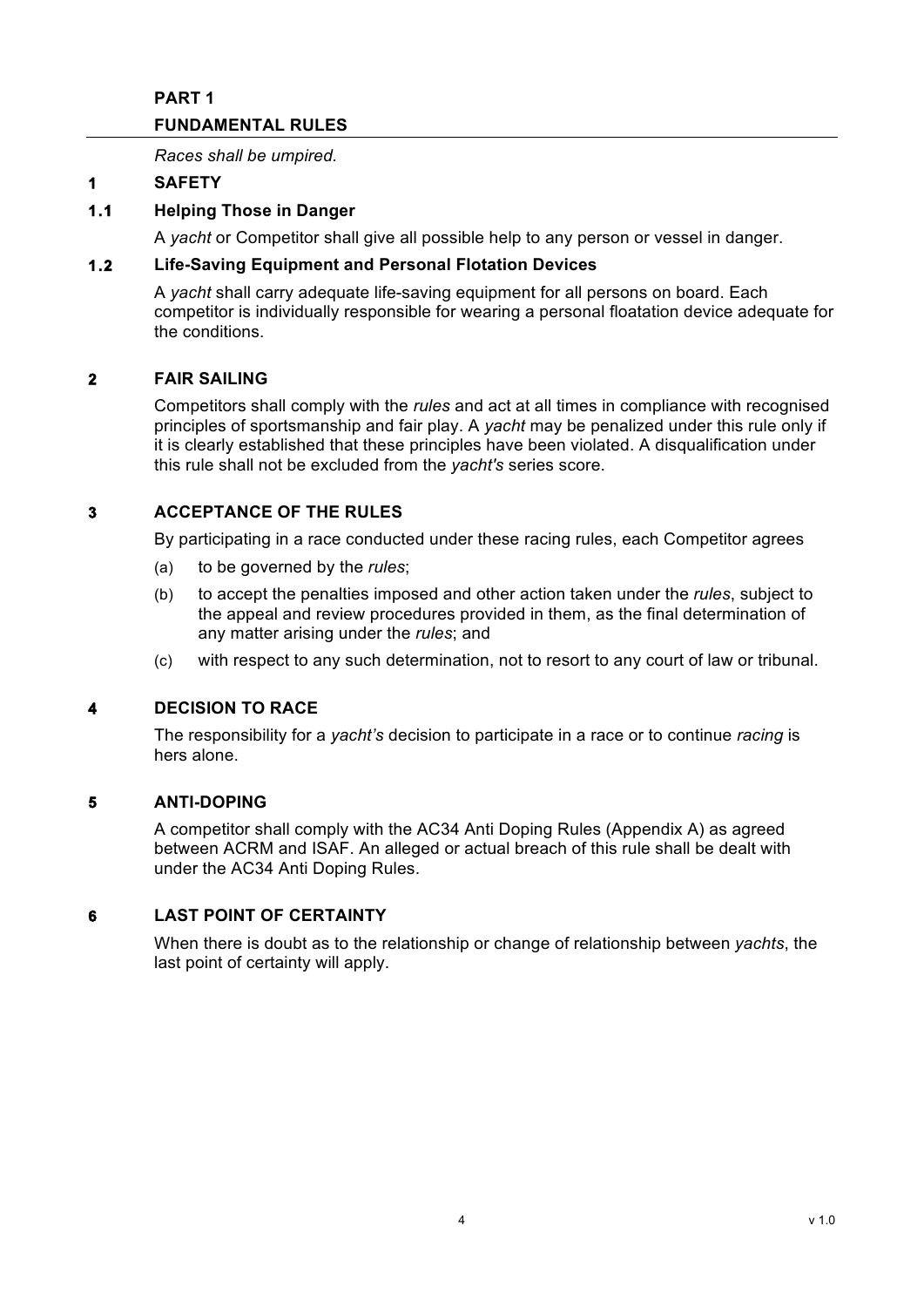# **PART 2 WHEN YACHTS MEET**

The rules of Part 2 apply between *yachts* that are sailing in or near the racing area and intend to **race**, are **racing**, or have been **racing**. However, a *yacht* not **racing** shall not be penalized for breaking one of these rules, except rule 23.1.

When a *yacht* sailing under these rules meets a vessel that is not, she shall comply with the International Regulations for Preventing Collisions at Sea (IRPCAS) or government right-of-way rules.

## **SECTION A RIGHT OF WAY**

*A yacht has right of way when another yacht is required to keep clear of her. However, some rules in Sections B, C and D limit the actions of a right-of-way yacht*.

# **10 ON OPPOSITE TACKS**

When *yachts* are on opposite *tacks*, a *port-tack yacht* shall *keep clear* of a *starboard-tack yacht*.

# **11 ON THE SAME TACK, OVERLAPPED**

When *yachts* are on the same *tack* and *overlapped*, a *windward yacht* shall *keep clear* of a *leeward yacht*.

# **12 ON THE SAME TACK, NOT OVERLAPPED**

When *yachts* are on the same *tack* and not *overlapped*, a *yacht clear astern* shall *keep clear* of a *yacht clear ahead*.

# **SECTION B GENERAL LIMITATIONS**

# **14 AVOIDING CONTACT**

A *yacht* shall avoid contact with another *yacht* if reasonably possible but shall not be penalized under this rule unless there is contact that causes serious damage or injury. However, a right-of-way *yacht* or one entitled to *room* or *mark-room* need not act to avoid contact until it is clear that the other *yacht* is not *keeping clear* or giving *room* or *markroom*,

# **15 ACQUIRING RIGHT OF WAY**

When a *yacht* acquires right of way, she shall initially give the other *yacht room* to *keep clear*, unless she acquires right of way because of the other *yacht's* actions.

# **16 CHANGING COURSE**

- **16.1** When a right-of-way *yacht* changes course, she shall give the other *yacht room* to *keep clear*.
- **16.2** When sailing to a *mark* that is to windward, a right-of-way *yacht* shall not bear away to a downwind course that is below her *proper course* if the result is that the keep clear *yacht* has to immediately change course to *keep clear*.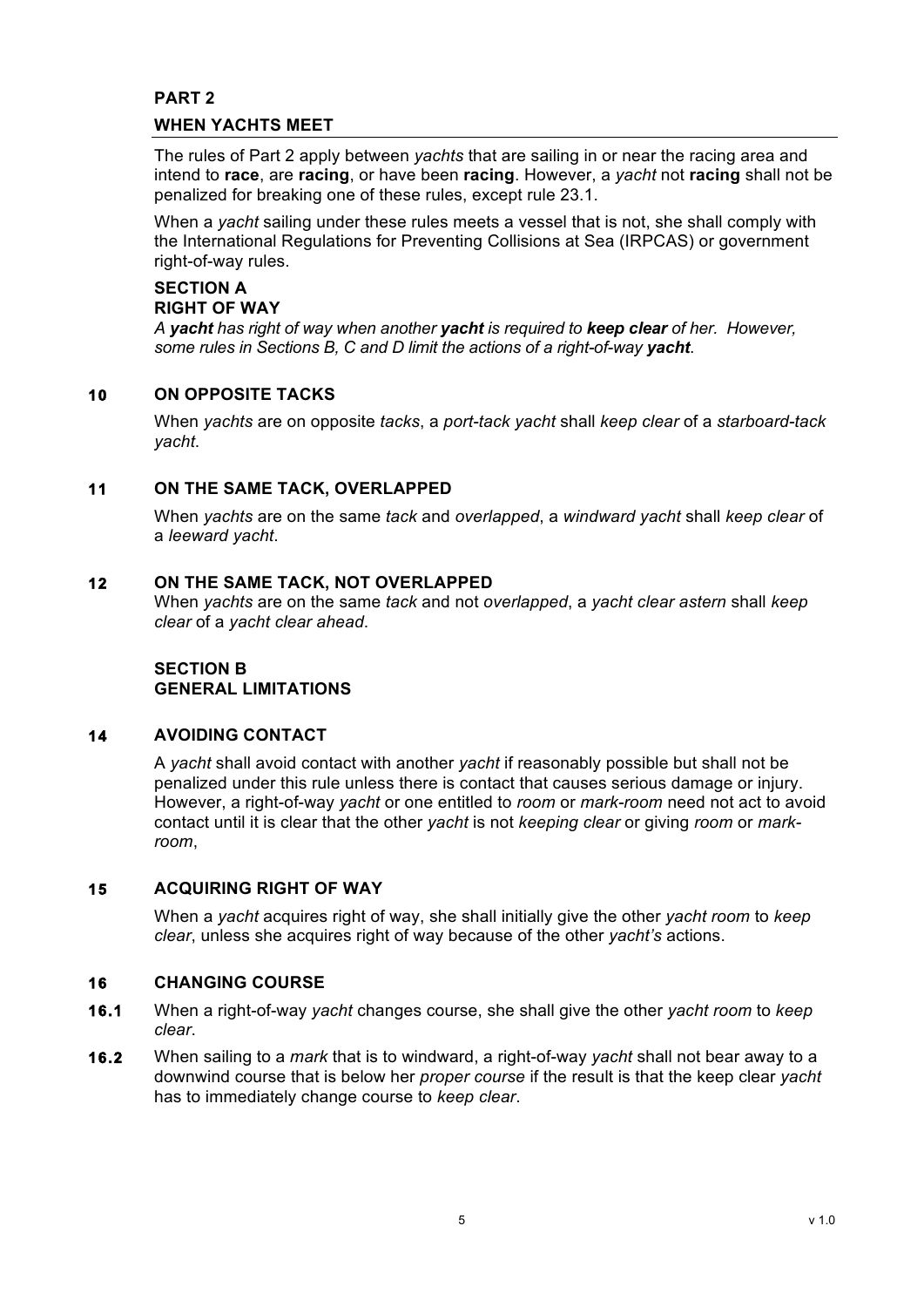## **SECTION C**

## **AT MARKS AND OBSTRUCTIONS**

*Section C rules do not apply at a starting mark surrounded by navigable water or at its anchor line from the time* yachts *are approaching them to start until they have passed them. When rule 20 applies, rules 18 and 19 do not.*

#### **18 MARK ROOM**

## **18.1 When Rule 18 Applies**

Rule 18 applies between *yachts* when they are required to leave a *mark* on the same side and at least one of them is in the *zone*. However, it does not apply

- (a) between a *yacht* approaching a *mark* and one leaving it, or
- (b) if the *mark* is a *continuing obstruction*, in which case rule 19 applies.

#### **18.2 Giving Mark-Room**

- (a) When *yachts* are *overlapped* or *bowsprit overlapped*, the outside *yacht* shall give the inside *yacht mark-room*, unless rule 18.2(b) applies.
- (b) If *yachts* are *overlapped* or *bowsprit overlapped* when the first of them reaches the *zone*, the outside *yacht* at that moment shall thereafter give the inside *yacht markroom*. If a *yacht* is not *clear ahead* or *bowsprit overlapped* when she reaches the *zone*, the *yacht clear astern* at that moment shall thereafter give her *mark-room*.
- (c) When a *yacht* is required to give *mark-room* by rule 18.2(b), she shall continue to do so even if later an *overlap* or *bowsprit overlap* is broken or a new *overlap* or *bowsprit overlap* begins. However, if the *yacht* entitled to *mark-room* leaves the *zone*, rule 18.2(b) ceases to apply.
- (e) If a *yacht* obtained an inside *overlap* or *bowsprit overlapped* and, from the time the *overlap* or *bowsprit overlap* began, the outside *yacht* has been unable to give *markroom*, she is not required to give it.

#### **18.4 Tacking or Gybing**

When an inside *overlapped* or *bowsprit overlapped* right-of-way yacht must tack or gybe at a *mark* to sail her *proper course*, until she tacks or gybes she shall sail no farther from the *mark* than needed to sail that course. Rule 18.4 does not apply at a gate *mark*.

#### **18.5 Exoneration**

When a *yacht* is taking *mark-room* to which she is entitled, she shall be exonerated if she breaks a rule of Section A or rule 15 or 16.

# **19 ROOM TO PASS AN OBSTRUCTION**

## **19.1 When Rule 19 Applies**

Rule 19 applies between *yachts* when at least one of them is in the *zone* of an *obstruction,* except when it is also a *mark* the *yachts* are required to leave on the same side. However, at a *continuing obstruction*, rule 19 always applies and rule 18 does not.

#### **19.2 Giving Room at an Obstruction**

- (a) A right-of-way *yacht* at the time rule 19 first applies may choose to pass an *obstruction* on either side.
- (b) When *yachts* are *overlapped* or *bowsprit overlapped*, the outside *yacht* shall give the inside *yacht room* between her and the *obstruction*, unless she has been unable to do so from the time the *overlap* or *bowsprit overlap* began.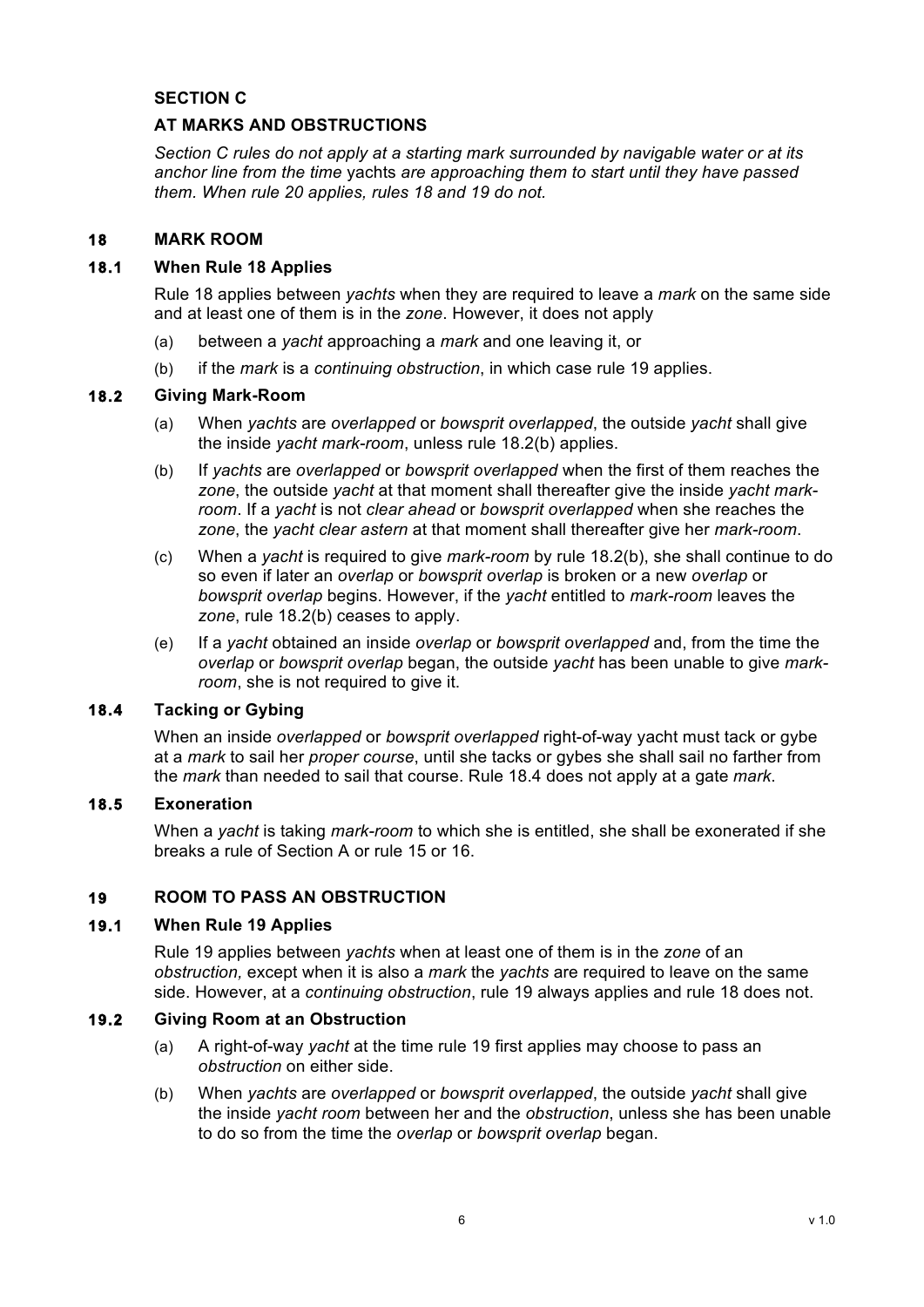(c) While *yachts* are passing a continuing *obstruction*, if a *yacht* that was *clear astern* and required to *keep clear* becomes *overlapped* or *bowsprit overlapped* between the other *yacht* and the *obstruction* and, at the moment the *overlap* or *bowsprit overlap* begins, there is not *room* for her to pass between them, she is not entitled to *room* under rule 19.2(b). While the *yachts* remain *overlapped* or *bowsprit overlapped*, she shall *keep clear* and rules 10 and 11 do not apply.

## **19.3 Exoneration**

When a *yacht* is taking *room* to which she is entitled under rule 19.2, she shall be exonerated if she breaks a rule of Section A or rule 15 or 16.

# **20 ROOM TO TACK OR GYBE AT AN OBSTRUCTION**

#### **20.1 Hailing and Responding**

When approaching an *obstruction*, a *yacht* may request via the *RO Comms* for *room* to tack or gybe and avoid another *yacht* on the same *tack*. After a *yacht* hails,

- (a) she shall give the requested *yacht* time to respond;
- (b) the requested *yacht* shall respond either by tacking or gybing as soon as possible, or immediately confirming via the *RO Comms* receipt of the request and then giving the requesting *yacht room* to tack or gybe and avoid her; and
- (c) when the requested *yacht* responds, the requesting *yacht* shall tack or gybe as soon as possible

#### **20.2 Exoneration**

When a *yacht* is taking *room* to which she is entitled under rule 20.1(b), she shall be exonerated if she breaks a rule of Section A or rule 15 or 16.

#### **20.3 When Not to request**

A *yacht* shall not request room to tack or gybe unless safety requires her to make a substantial course change to avoid the *obstruction*. Also, she shall not request room to tack or gybe if the *obstruction* is a *mark* that the hailed *yacht* is *fetching*.

# **SECTION D**

#### **OTHER RULES**

*When rule 22 applies between two yachts, Section A rules do not.*

#### **22 CAPSIZED, ANCHORED OR AGROUND; RESCUING**

If possible, a *yacht* shall avoid a *yacht* that is capsized or has both rudders out of the water, is anchored or aground, or is trying to help a person or vessel in danger. A *yacht* is capsized when her masthead is in the water.

#### **23 INTERFERING WITH ANOTHER YACHT**

- **23.1** If reasonably possible, a *yacht* not *racing* shall not interfere with a *yacht* that is *racing* or an umpire *boat*.
- **23.2** Except when sailing a *proper course*, a *yacht* shall not hinder a *yacht* that is taking a penalty.
- **23.3** When *yachts* in different matches meet, any course sailed by either *yacht* shall be consistent with complying with a *rule* or trying to win her own match.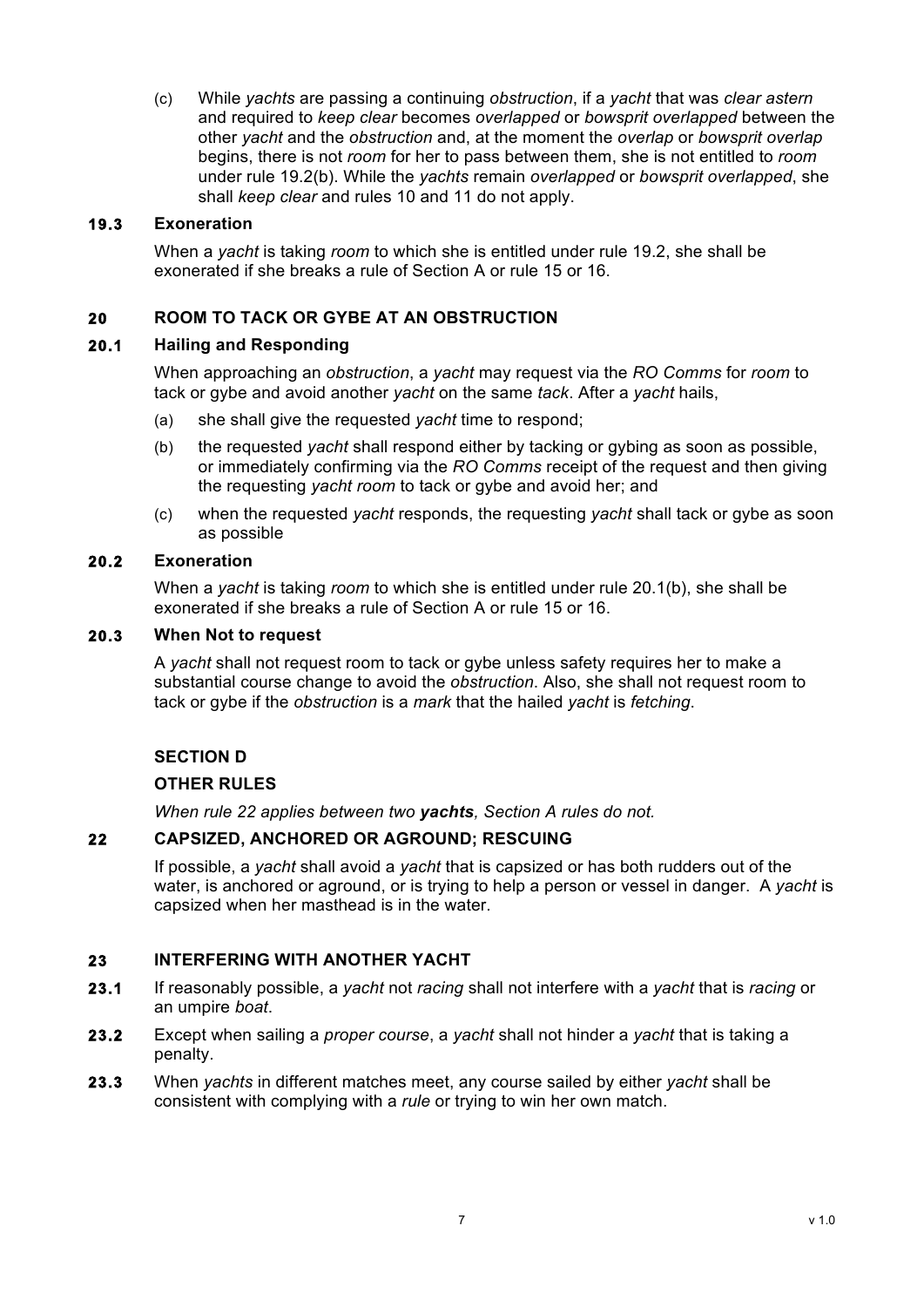## **PART 3**

## **CONDUCT OF A RACE**

## **25 SAILING INSTRUCTIONS AND SIGNALS**

- **25.1** Sailing instructions shall be made available to each *yacht* before a race begins. These shall contain all additional *rules* for a regatta.
- **25.2** The Regatta Director will stipulate in writing details of the *RO Comms* and any other form of communication system that may be used.

## **26 STARTING RACES**

**26.1** Races shall be started by using the following signals.

| Minutes before start |                                            |
|----------------------|--------------------------------------------|
| 5                    | Warning signal                             |
| 3                    | Preparatory signal; Match Race Port entry* |
| 2:45                 | Match Race starboard entry*                |
|                      | End of pre-start entry time*               |
|                      | <b>Starting Signal</b>                     |
|                      |                                            |

\*This signal, made via the *RO Comms*, shall identify the *yacht*(s) that has failed to comply with rule 27.4(b).

**26.2** The Race Officer shall communicate via the *RO Comms* the time of the starting signal for each match or race.

In the Match Race schedule pairing list, the *yacht* listed on the left-hand side is assigned the port end, the other *yacht* is assigned the starboard end.

#### **27 OTHER ACTIONS BEFORE THE STARTING SIGNAL**

- **27.1** No later than the Warning signal, the Race Officer shall signal via the *RO Comms* the course to be sailed and the position or approximate bearing and distance from the ACRM Signal Boat to *Mark* One.
- **27.2** No later than the preparatory signal, the Race Officer may move a starting *mark*.
- **27.3** Before the starting signal, the Race Officer may for any reason *postpone* or *abandon* the race via the *RO Comms*.

## **27.4 Requirements Before The Start**

When Match Racing:

- (a) Each *yacht* shall be outside the line that is at a 90º angle to the starting line through the starting *mark* at her assigned end:
	- (i) at 3 minutes before the starting signal for the port entry *yacht*; and
	- (ii) at 2 minutes 45 seconds before the starting signal for the starboard entry *yacht*.
- (b) By 1 minute before the starting signal, a *yacht* shall cross and clear the starting line, the first time from the course side to the pre-start side.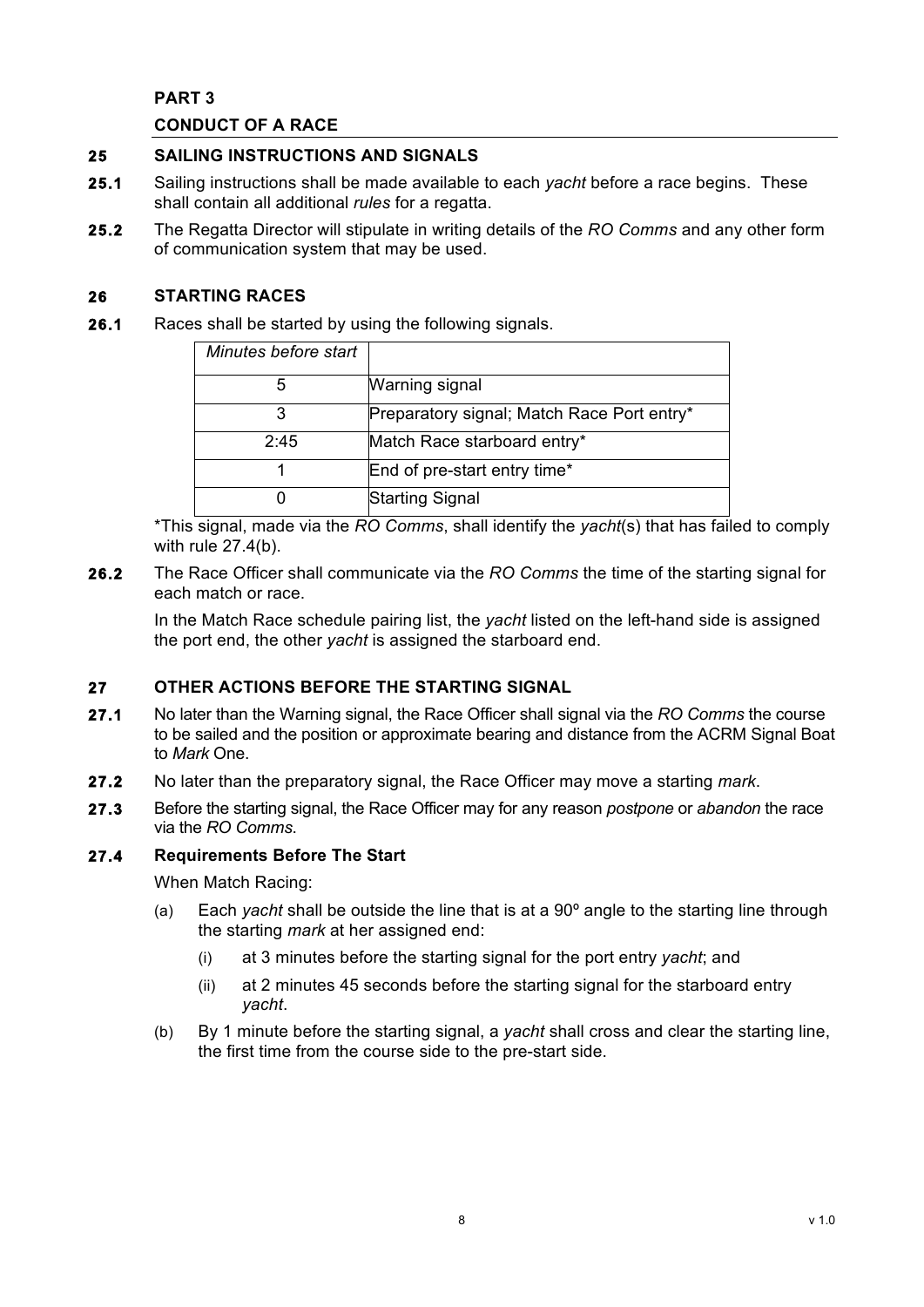# **28 SAILING THE COURSE**

- **28.1** A *yacht* shall *start*, leave each *mark* on the required side in the correct order, and *finish*, so that a string representing her *leeward* hull's wake after *starting* and until *finishing* would when drawn taut
	- (a) pass each *mark* on the required side
	- (b) touch each rounding *mark*, and
	- (c) pass between the *marks* of a gate from the direction of the previous *mark.*

She may correct any errors to comply with this rule. After *finishing* she need not cross the finishing line completely.

**28.2** A *yacht* may leave on either side a *mark* that does not begin, bound or end the leg she is on. However, she shall leave a starting *mark* on the required side when she is approaching the starting line from its pre-start side to *start*.

#### **29 RECALLS**

When at a *vacht's* starting signal any part of her hulls or bowsprit are on the course side of the starting line or one of its extensions, the Race Officer shall promptly identifying the *yacht* via the *RO Comms* and make one sound signal. The Race Officer shall promptly identify the *yacht* via the *RO Comms* when the *yacht's* hulls are completely on the pre-start side of the starting line or one of its extensions*.*

#### **32 ABANDONING OR TERMINATING A RACE**

- **32.1** After the starting signal, the Race Officer may *abandon* or *terminate* a race for a reason directly affecting the safety or fairness of the competition. This shall be communicated via the *RO Comms.*
- **32.2** When a race is *terminated*:
	- (a) In a Match Race the *yacht* that has not finished shall be scored zero.
	- (b) In a Fleet Race, *yachts* that have not finished shall be scored DNF.

An abandoned race may be resailed.

#### **33 CHANGING THE NEXT LEG OF THE COURSE**

- **33.1** The Race Officer may change a leg of the course that begins at a rounding *mark* or at a gate by changing the position of the next *mark* (or the finishing line) and signalling all *yachts* before they begin the leg. The next *mark* need not be in position at that time.
- **33.2** A change of course will be signalled via the *RO Comms* and will include the approximate new position or distance and bearing.
- **33.3** Subsequent legs may be changed without further signalling to maintain the course shape.

#### **34 MARK MISSING**

- **34.1** If a *mark* is missing or out of position, the Race Officer shall, if possible replace it in its correct position or substitute a new one and inform the *yachts* via the *RO Comms*.
- **34.2** In the event that the Race Officer is unable to set a Gate, the Race Officer will advise yachts via the *RO Comms* of the rounding direction.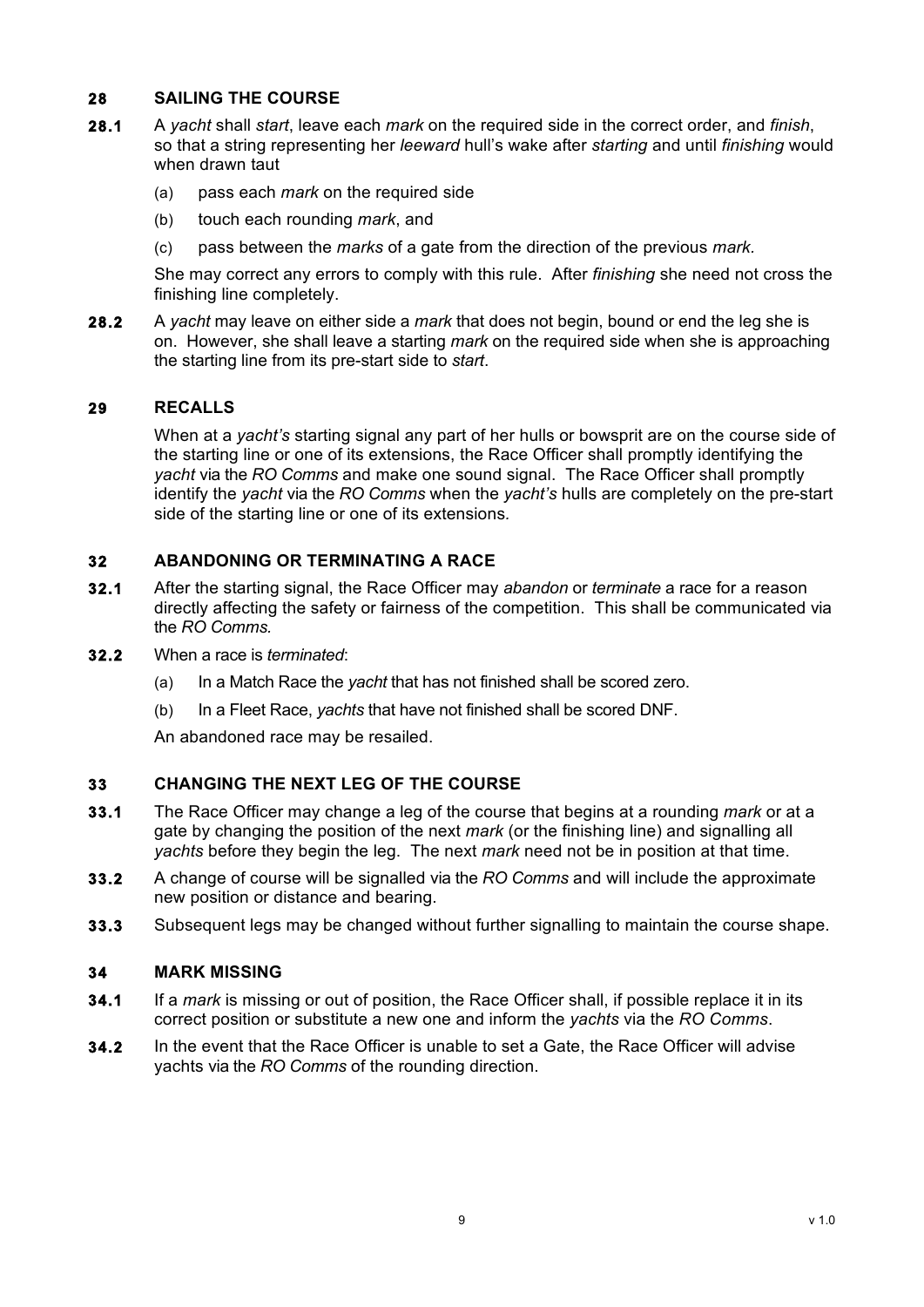## **35 TIME LIMIT**

If no *yacht finishes* within the time limit, the Race Officer shall *abandon* the race. If a *yacht* sails the course as required by rule 28.1 and *finishes* within the time limit:

- (a) In a Match Race, the Race Officer shall *terminate* the race five minutes after the first *yacht* has finished.
- (b) In a Fleet Race, the Race Officer shall *terminate* the race ten minutes after the first *yacht* has finished.

## **36 RACES TO BE RESTARTED OR RESAILED**

If a race is restarted or resailed, unless a *yacht* is disqualified under rule 44.1(c) a breach of a rule in the original race shall not prohibit a *yacht* from competing or cause her to be penalized.

# **PART 4**

# **OTHER REQUIREMENTS WHEN RACING**

*Part 4 rules apply only to yachts racing*.

#### **41 OUTSIDE HELP**

A *yacht* shall not receive help from any outside source, except

- (a) help for the removal of an injured or ill person. Once a person has been removed from the *yacht*, that person shall not be returned or replaced;
- (b) after a collision, help from the crew of the other yacht to get clear;
- (c) unsolicited information from a disinterested source, which may be another *yacht* in the same race
- (d) communication with the Race Officer and Umpires.

#### **42 PROPULSION**

- **42.1** A *yacht* shall compete only by using the wind and water to increase, maintain or decrease her speed. Her crew may adjust the trim of the wing, sails, rudders, daggerboards and hulls, and perform other acts of seamanship.
- **42.2** Each yacht shall release its tow and cast off from its towing vessel not later than one minute before the Preparatory Signal.

# **44 PENALTIES GIVEN BY UMPIRES**

- **44.1** After a protest is communicated to the umpires, they shall decide whether to penalize any *yacht*. They shall communicate via the *RO Comms* one of the following decisions:
	- (a) 'No penalty.'
	- (b) The identified *yacht*(s) shall take a penalty by complying with rule 44.2.
	- (c) The identified *yacht*(s) is disqualified, and if the race is a Match Race, the match is *terminated* and awarded to the other *yacht*.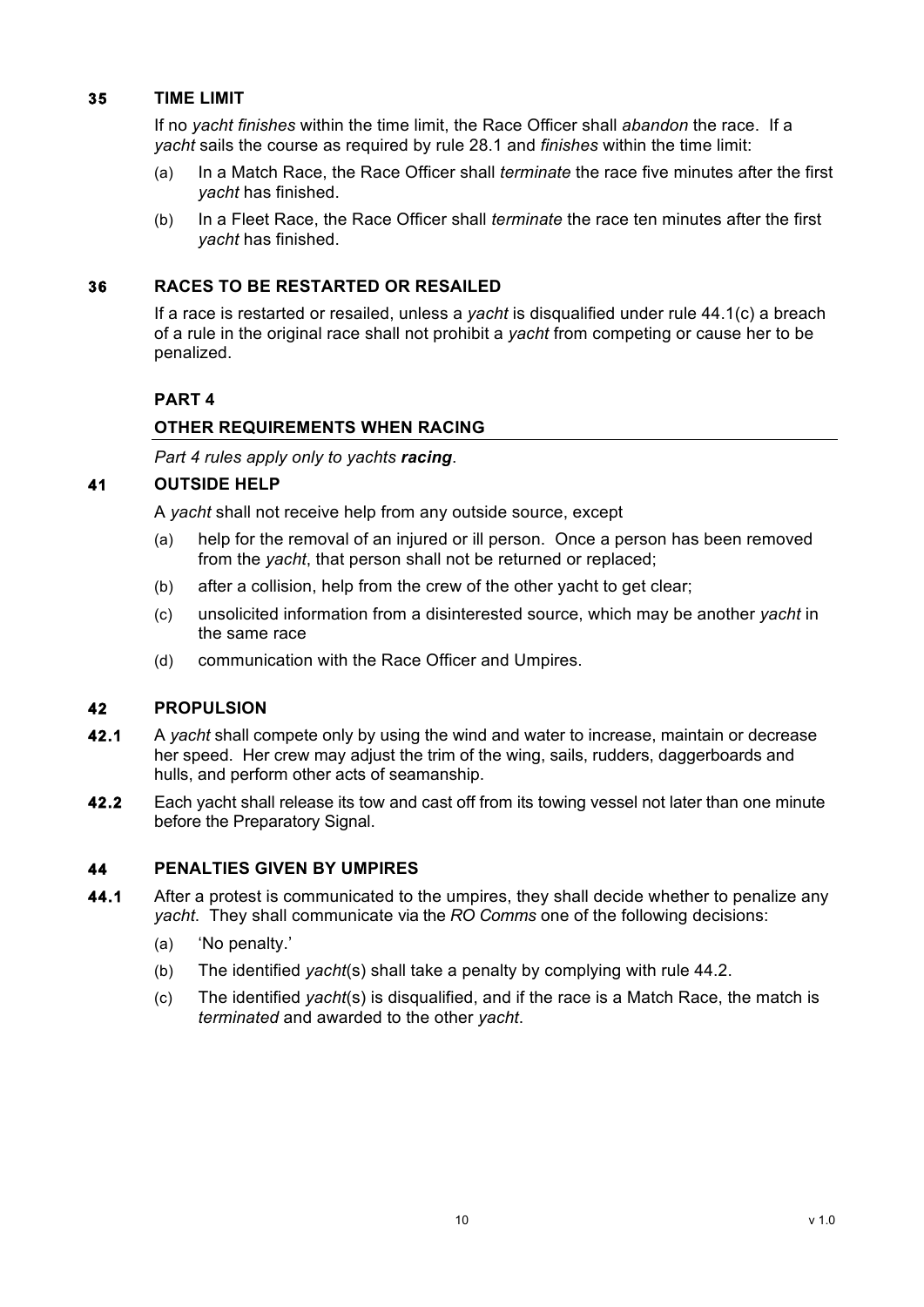- **44.2** The penalized *yacht* shall take the penalty immediately except, when penalized prior to *starting* in which case she shall take the penalty immediately after starting.
	- (a) If the rule infringement occurs between *yachts* after one of them has *started*:
		- (i) on the same leg of the course, or
		- (ii) within the zone of a mark

the umpire penalty shall be:

the penalized *yacht* shall slow so that her position is behind a *penalty line* four hull lengths from the position of the other *yacht*(s) not penalized in the incident when they are underway.

- (b) When 44.2(a) does not apply the umpire penalty shall be: the penalized *yacht* shall slow so that her position is behind a *penalty line* two hull lengths from her position at the time of the penalty or if the penalty is awarded prior to starting, two hull lengths behind the starting line. The *penalty line* is then moved toward the next mark at half of a universal VMG / VMC speed based on the wind speed and course to the next mark;
- (c) For the same incident, when 44.2(a) applies, 44.2(b) shall not.
- **44.3** Multiple 44.2(a) penalties and multiple 44.2(b) penalties are cumulative. However, if a *yacht* has been penalised in different incidents under 44.2(a) and 44.2(b), she shall complete her penalties concurrently.
- **44.4** A *yacht* does not complete her penalty until the umpires signal via the *RO Comms* that the penalty is completed.
- **44.5** A penalized *yacht* shall not be recorded as having *finished* until she takes her penalty and her hulls are completely to the course side of the line and its extensions and then *finishes*, unless the penalty is cancelled which may be after she crosses the finishing line.
- **44.6** If a *yacht* has a penalty and the other *yacht* in her match is penalized, each penalty shall be cancelled and this shall be signalled via *RO Comms*.
- **44.7** When as a consequence of breaking a *rule* a *yacht* has compelled another *yacht* to break a *rule*, the other *yacht* shall be exonerated by the umpires without a hearing.

# **47 LIMITATIONS ON EQUIPMENT AND CREW**

- **47.1** A *yacht* shall use only the equipment on board at her preparatory signal.
- **47.2** A yacht shall not permit any person on board to intentionally leave unless ill or injured. A person accidentally leaving shall not be accepted back on board nor replaced during the race.

#### **47.3 Preventing windward daggerboard increasing righting moment** After starting, a *yacht* shall have the windward board draft stripe(s) visible so to confirm that the board is no more than 0.500 m below **MWP**, unless one of the following applies:

- (a) the windward board does not penetrate the surface of the water for more than 15 continuous seconds;
- (b) the *yacht* is within 300m of a mark;
- (c) the *yacht* is within 30 seconds prior to and after tacking or gybing;
- (d) the *yacht* is sailing less than 15 knots;
- (e) the *yacht* is sailing at less than 90% of its performance relative to the other yacht(s);
- (f) the *yacht* is taking a penalty.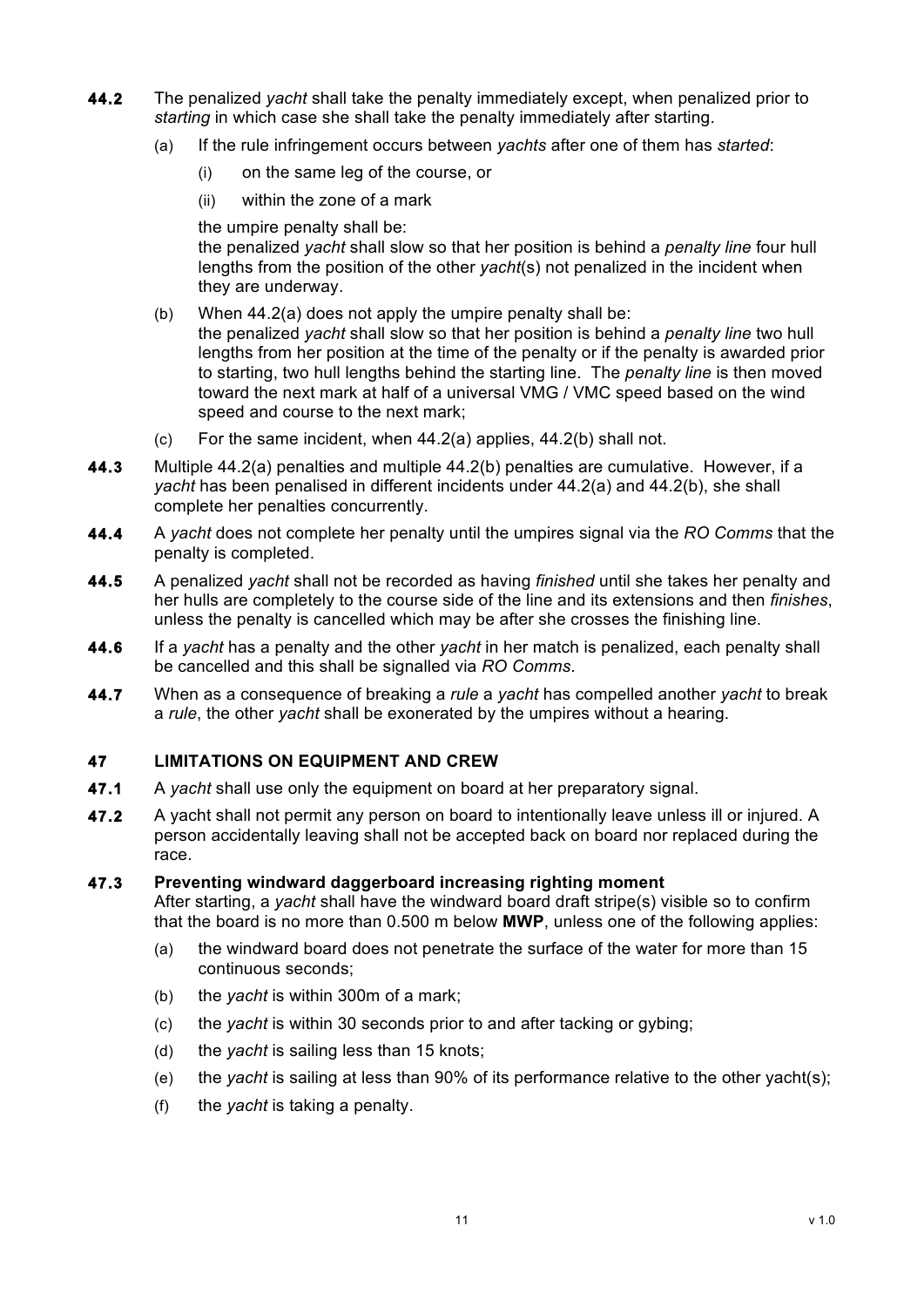## **49 CREW POSITION**

- **49.1** Crew shall use only the following devices to position their bodies outboard of the local beam:
	- (a) hiking straps connected to the hull, trampoline or cross structure;
	- (b) rigging and equipment within 0.400 m of the local hull or cross structure;
	- (c) sail control lines extending from the hull or cross structure. Making loops on sail control lines to aid hiking is prohibited.

#### **56 GUESTS**

The Regatta Director will determine whether or not *yachts* shall carry a guest. A guest shall take no part in sailing the *yacht*. The Regatta Director will issue directions regarding position and correction weights.

#### **PART 5**

#### **PROTESTS, REDRESS, HEARINGS, MISCONDUCT & APPEALS**

**SECTION A PROTESTS; REDRESS; RULE 69 ACTION**

#### **60 RIGHT TO PROTEST; RIGHT TO REQUEST REDRESS OR RULE 69 ACTION**

- **60.1** A *yacht* may
	- (a) 'Y flag protest' another *yacht* under a rule of Part 2, except rule 14;
	- (b) 'Red Flag protest' another *yacht* under any rule not included in rule 60.1(a) or 60.4(a) or AC72 Rule 5.12, 6.11, 9.7; or
	- (c) request redress except for an improper action or omission of the Race Officer referred to in 62.1(a).
- **60.2** The Regatta Director may
	- (a) protest a *yacht*, but not:
		- (i) for rules in rule  $60.1(a)$  and  $60.4(a)$ ; nor
		- (ii) as a result of information arising from an invalid protest, or from a report from a Competitor other than the representative of the *yacht* herself;
	- (b) request redress on behalf of a *yacht*; and
	- (c) report to the protest committee requesting action under rule 69.1(a).
- **60.3** The Jury may
	- (a) protest a *yacht*, but only when during the hearing of a valid protest it learns that the *yacht*, although not a party to the hearing, was involved in the incident and may have broken a rule;
	- (b) act under rule 69.1(a).
- **60.4** When the umpires decide that a *yacht* has:
	- (a) broken rules 27.4, 42, 47, 49
	- (b) gained an advantage by breaking a *rule* after allowing for a penalty; or
	- (c) committed a breach of sportsmanship

she shall be penalized under rule 44.1(c) or 44.2(a) or (b).

- (d) broken rule 14, she shall be penalized under rule 44.1(c).
- **60.5** In a Match Race when, after one *yacht* has started, the umpires are satisfied that the other *yacht* will not *finish*, they may signal under rule 44.1(c) that the *yacht* that will not *finish* is disqualified.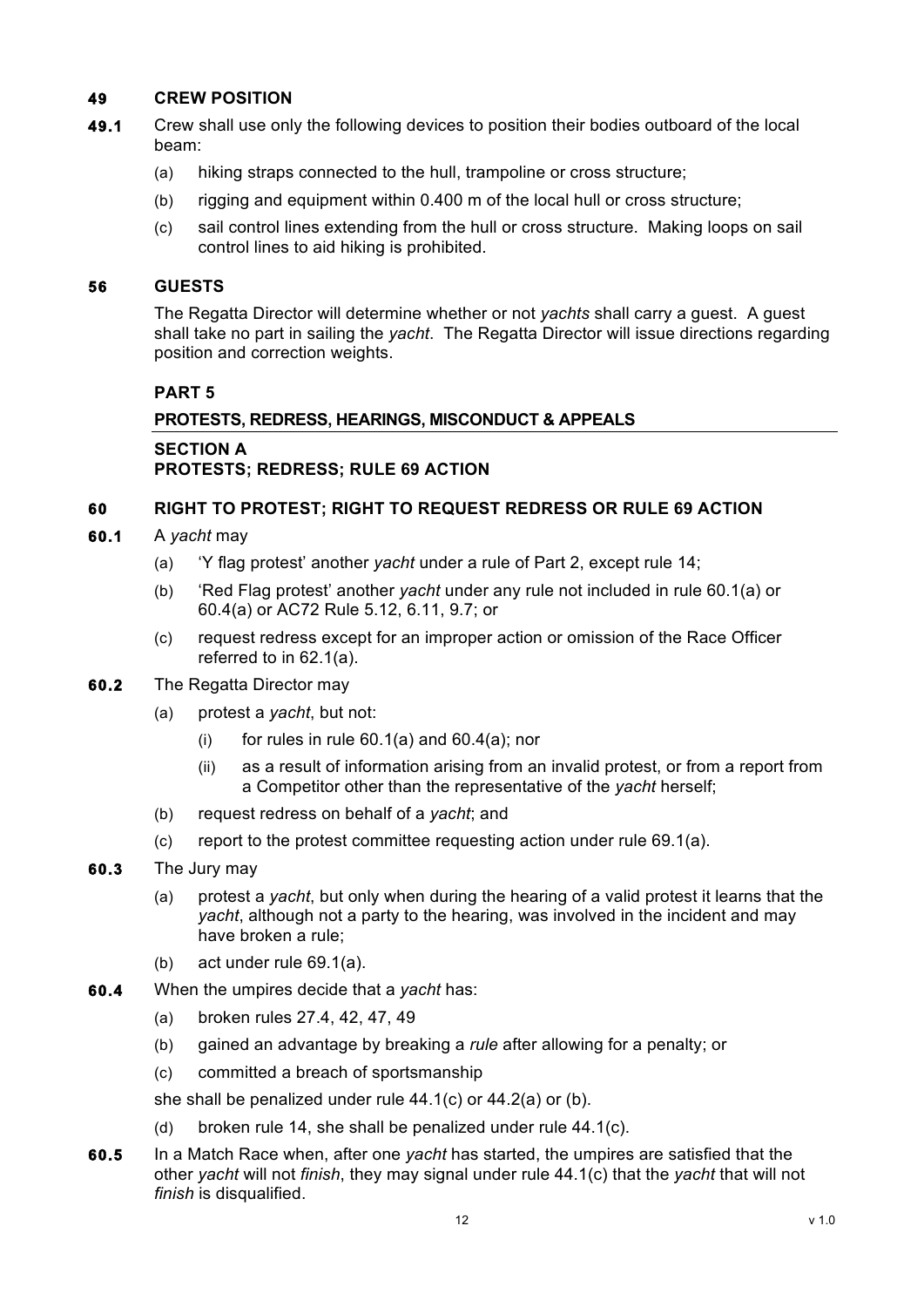## **61 PROTEST REQUIREMENTS**

## **61.1 Informing the Protestee and Umpires**

- (a) For 'Y flag protests' a *yacht* shall signal using the *RO Comms* immediately after an incident in which she was involved;
- (b) For 'Red Flag *protests* 'while racing, a yacht shall signal using the *RO Comms* as soon as possible after an incident.

## **61.2 Protest Contents**

A protest under 60.1(b), 60.2 and 60.3 shall be delivered via any electronic system approved by the Regatta Director and identify

- (a) the protestor and protestee; and
- (b) the incident, including where and when it occurred.

#### **61.3 Protest Time Limit**

A *protest* by a *yacht* about an incident in the racing area, shall be lodged no later than thirty (30) minutes after the time that *yacht* finishes its last race of the day. Other protests shall be lodged within two hours after the receipt of the relevant information. The Jury shall extend the time if there is good reason to do so.

## **62 REDRESS**

- **62.1** A request for redress or a Jury's decision to consider redress shall be based on a claim or possibility that a *yacht's* score in a race or series has, through no fault of her own, been made significantly worse by
	- (a) an improper action or omission of the Race Officer;
	- (b) action of a *yacht* that was breaking rule 14;
	- (d) a *yacht* against which a penalty has been imposed under rule 2 or disciplinary action has been taken under rule 69.1(b).
	- (e) an illegal or accidental action by a third party that causes serious damage to a *yacht* or injury to the crew.
- **62.2** The request shall be made in writing within the time limit of rule 61.3 and shall identify the incident. The Jury shall extend the time if there is good reason to do so. If the request for redress is because of circumstances that arise while racing she shall signal using the *RO Comms* as soon as possible after she becomes aware of those circumstances.

## **SECTION B PROTESTS; REDRESS; RULE 69 ACTION**

#### **63 HEARINGS**

#### **63.1 Requirement for a Hearing**

A *yacht* or competitor shall not be penalized without a protest hearing, except as provided in rules 44 and 60.4. A decision on redress shall not be made without a hearing. The Jury shall hear all *protests* and requests for redress that have been delivered unless the *protest* or request is withdrawn.

#### **63.6 Taking Evidence and Communication a Decision**

The Jury may take evidence in any way it considers appropriate and may communicate its decision orally.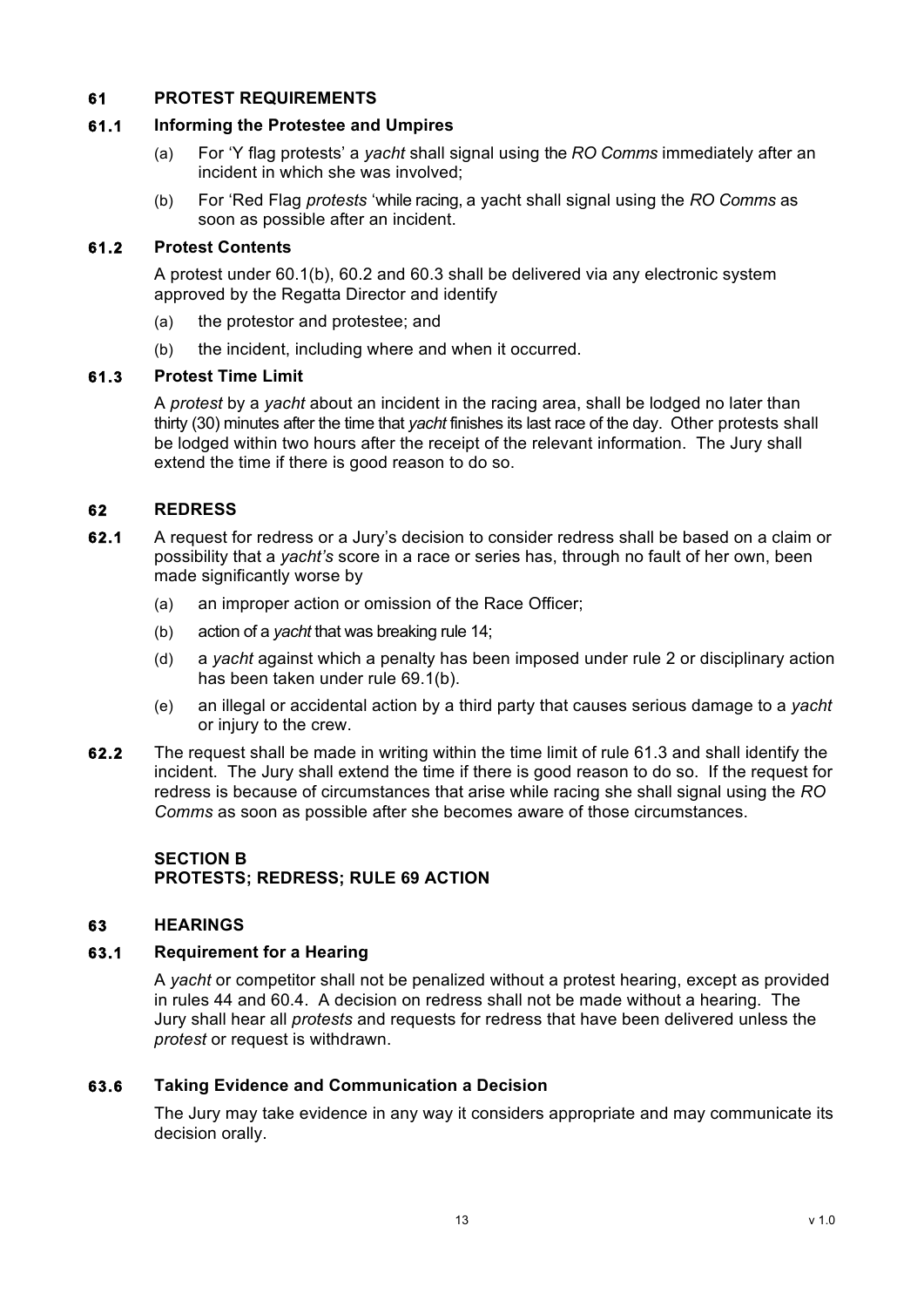## **64 DECISIONS**

#### **64.1 Penalties and Exoneration**

Further to Protocol 15.4(d), when the Jury decides that a *yacht* that is a *party* to a protest hearing has broken a *rule*, it shall disqualify her if the Jury decides that the breach may have improved the performance of the *yacht* or had a significant effect on the outcome of a race.

## **64.2 Decisions on Redress**

When the Jury decides that a *yacht* is entitled to redress under rule 62, it shall make as fair an arrangement as possible for all *yachts* affected, whether or not they asked for redress. This may be to adjust the scoring, to *abandon* the race, to let the results stand, rescheduling of any outstanding races beyond the existing schedule, permitting or requiring the substitution of another eligible yacht belonging to the Competitor or to make some other arrangement.

#### **64.3 Decisions on Measurement Protests**

- (a) When the Jury finds that deviations in excess of tolerances specified in the class rules were caused by damage or normal wear and do not improve the performance of the *yacht*, it shall not penalize her. However, the *yacht* shall not *race* again until the deviations have been corrected, except when the Jury decides there is or has been no reasonable opportunity to do so.
- (b) When a protest or request for redress relating to any matter concerning the measurement of a *yacht*, the interpretation of the class rule, or damage of a *yacht* is lodged with the Jury, the Jury shall refer the matter together with the relevant facts to the Measurement Committee and be guided by its advice.

## **SECTION C GROSS MISCONDUCT**

# **69 ALLEGATIONS OF GROSS MISCONDUCT**

- **69.1** Action by the Jury
	- (a) When the Jury, from its own observation or a report received from any source, believes that a person associated with a Competitor may have committed a gross breach of a *rule*, good manners or sportsmanship, or may have brought the sport into disrepute, it may call a hearing. The Jury shall promptly inform the individual in writing of the alleged misconduct and of the time and place of the hearing. If the individual provides good reason for being unable to attend the hearing, the Jury shall reschedule it.
	- (b) If the Jury decides that the person committed the alleged misconduct it shall either
		- (i) warn the person or
		- (ii) impose a penalty by excluding the person and, when appropriate, disqualifying a *yacht*, from a race or the remaining races or all races of the series, or by taking other action within its jurisdiction. A disqualification under this rule shall not be excluded from the *yacht's* series score.
	- (c) The Jury shall promptly report a penalty, but not a warning, to the national authority of the person and to the ISAF.
	- (d) If the person does not provide good reason for being unable to attend the hearing and does not come to it, the Jury may conduct it without the person present. If the Jury does so and penalizes the person, it shall include in the report it makes under rule 69.1(c) the facts found, the decision and the reasons for it.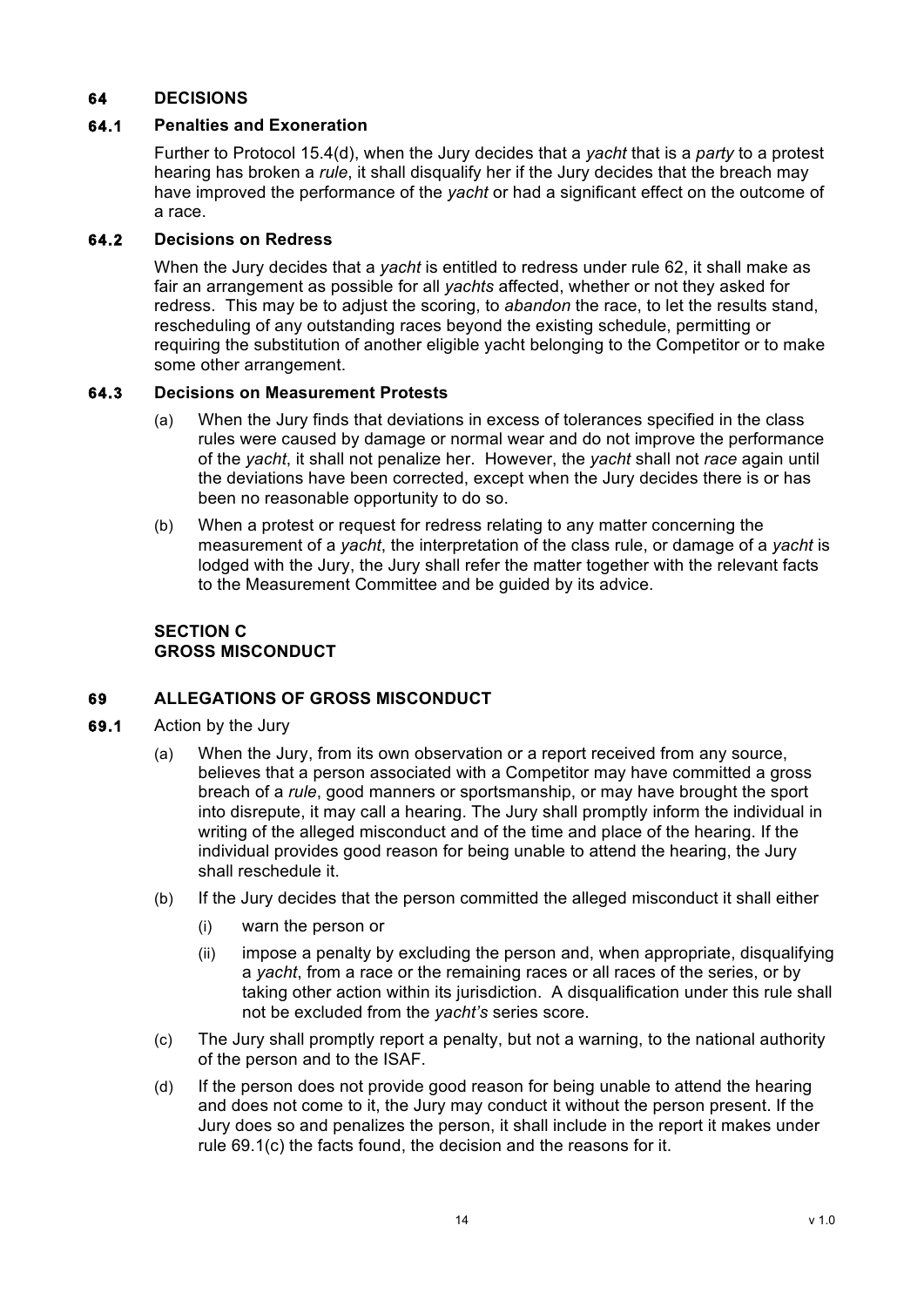(e) If the Jury chooses not to conduct the hearing without the person present or if the hearing cannot be scheduled for a time and place when it would be reasonable for the person to attend, the Jury shall collect all available information and, if the allegation seems justified, make a report to the relevant national authority and to the ISAF.

## **69.2 Action by a National Authority or Initial Action by the ISAF**

- (a) When a national authority or the ISAF receives a report alleging a gross breach of a rule, good manners or sportsmanship, or a report alleging conduct that has brought the sport into disrepute, or a report required by rule 69.1(c) or 69.1(e), it may conduct an investigation and, when appropriate, shall conduct a hearing. It may then take any disciplinary action within its jurisdiction it considers appropriate against the competitor or *yacht*, or other person involved, including suspending eligibility, permanently or for a specified period of time, to compete in any event held within its jurisdiction, and suspending ISAF eligibility under ISAF Regulation 19.
- (b) The national authority of a competitor shall also suspend the ISAF eligibility of the competitor as required in ISAF Regulation 19.
- (c) The national authority shall promptly report a suspension of eligibility under rule 69.2(a) to the ISAF, and to the national authorities of the person or the owner of the *yacht* suspended if they are not members of the suspending national authority.

#### **69.3 Subsequent Action by the ISAF**

Upon receipt of a report required by rule 69.2(c) or ISAF Regulation 19, or following its own action under rule 69.2(a), the ISAF shall inform all national authorities, which may also suspend eligibility for events held within their jurisdiction. The ISAF Executive Committee shall suspend the competitor's ISAF eligibility as required in ISAF Regulation 19 if the competitor's national authority does not do so.

# **PART 6**

# **ENTRY AND QUALIFICATION**

**75** Competitors shall comply with ISAF Regulation 19, Eligibility Code.

#### **78 COMPLIANCE WITH CLASS RULES; CERTIFICATES**

- **78.1** Competitors shall ensure that the *yacht* is maintained to comply with the class rule and that her measurement certificate, if any, remains valid.
- **78.2** When the Measurement Committee decides a *yacht* does not comply with the class rules in a race, it shall report the matter to the Regatta Director who shall protest the *yacht*, unless the Measurement Committee and Regatta Director are satisfied the noncompliance was caused by damage or normal wear, and the non-compliance does not improve the performance of the *yacht*. If this is the decision, the *yacht* shall not race again until the *yacht* is brought back into compliance with the class rule there is or has been no reasonable opportunity to do so.